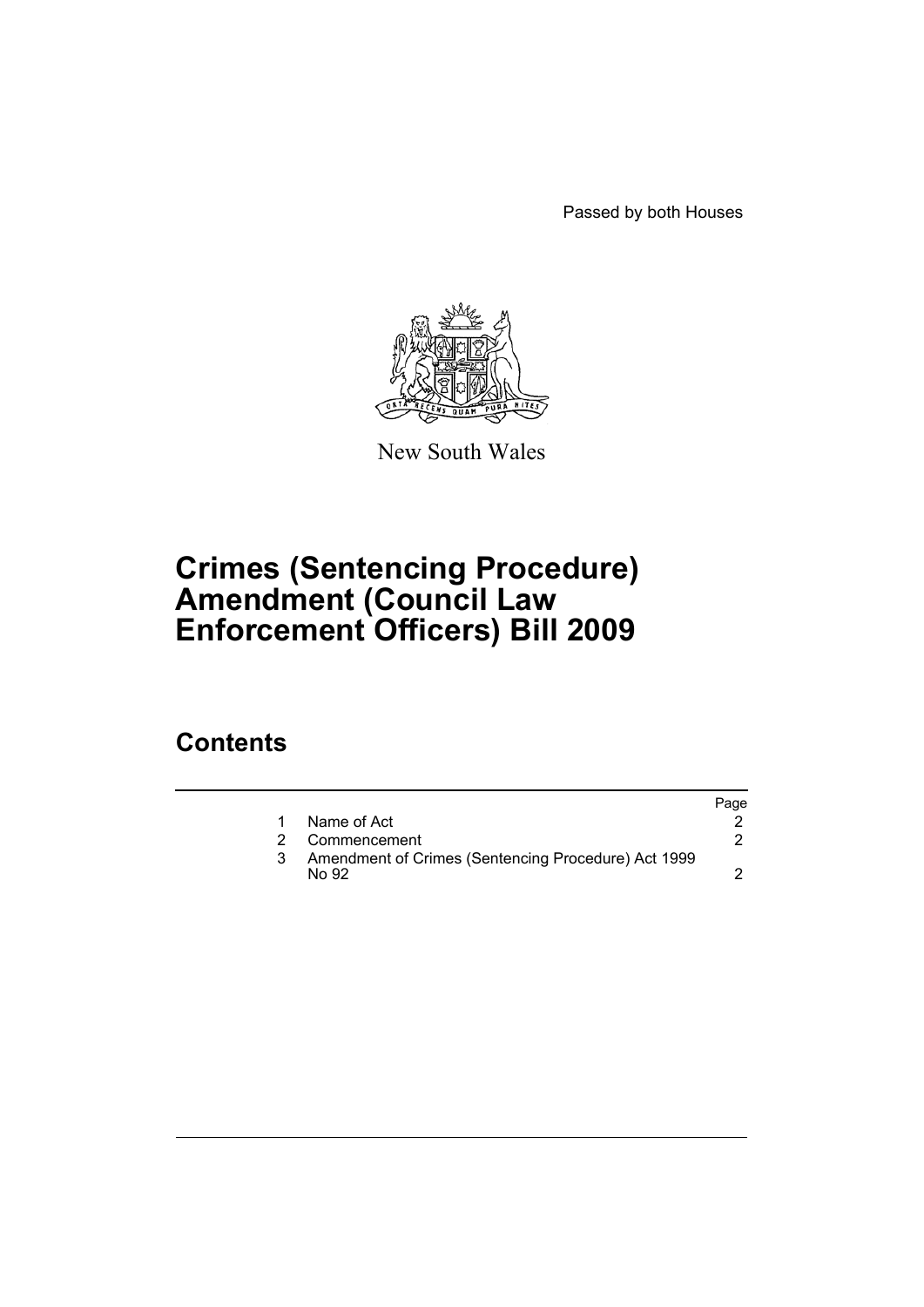Crimes (Sentencing Procedure) Amendment (Council Law Enforcement Officers) Bill 2009 **Contents** 

Page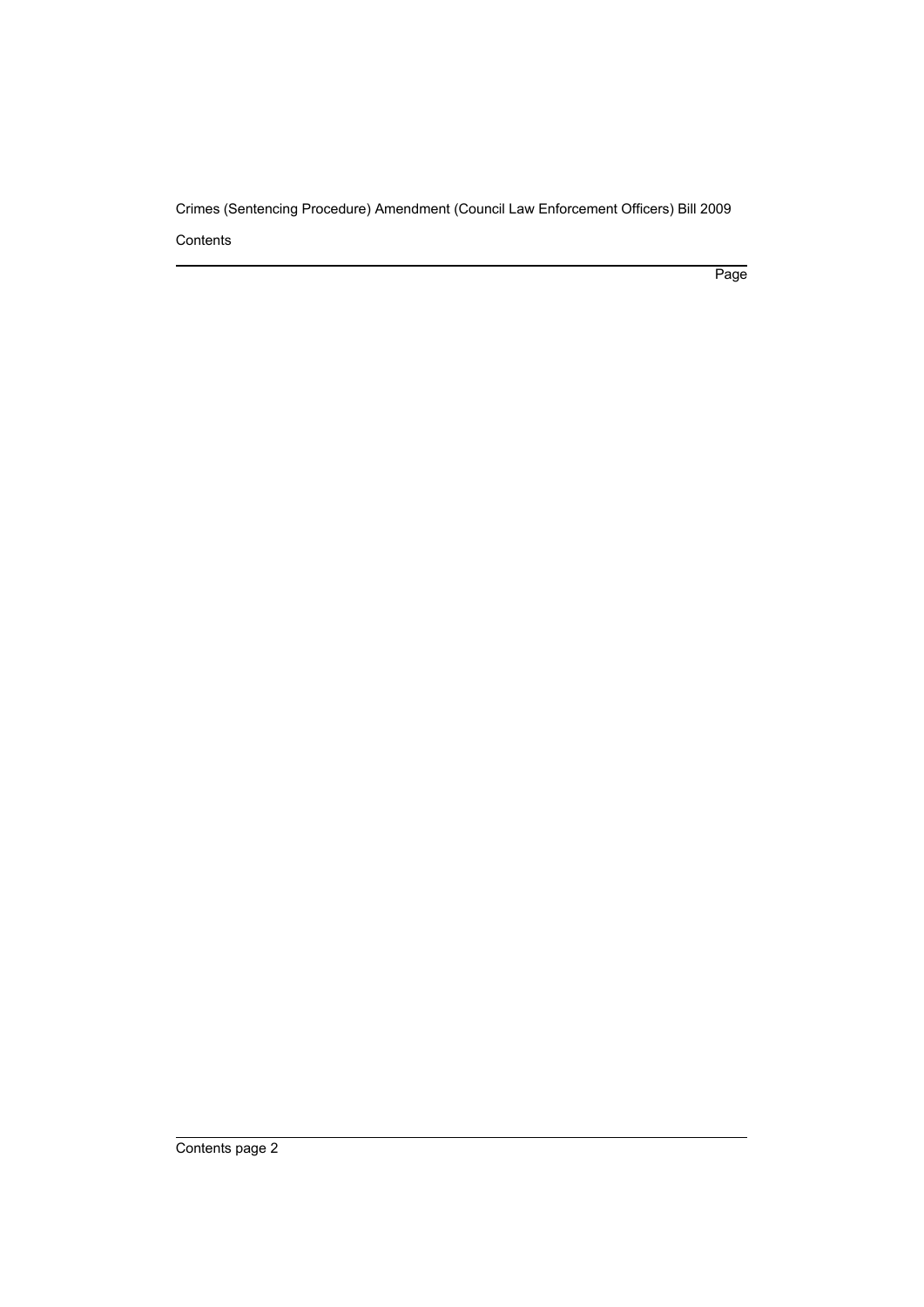*I certify that this public bill, which originated in the Legislative Assembly, has finally passed the Legislative Council and the Legislative Assembly of New South Wales.*

> *Clerk of the Legislative Assembly. Legislative Assembly, Sydney, , 2009*



New South Wales

# **Crimes (Sentencing Procedure) Amendment (Council Law Enforcement Officers) Bill 2009**

Act No , 2009

An Act to amend the *Crimes (Sentencing Procedure) Act 1999* to make provision in relation to the sentencing of offenders where the victim was a council law enforcement officer.

*I have examined this bill and find it to correspond in all respects with the bill as finally passed by both Houses.*

*Assistant Speaker of the Legislative Assembly.*